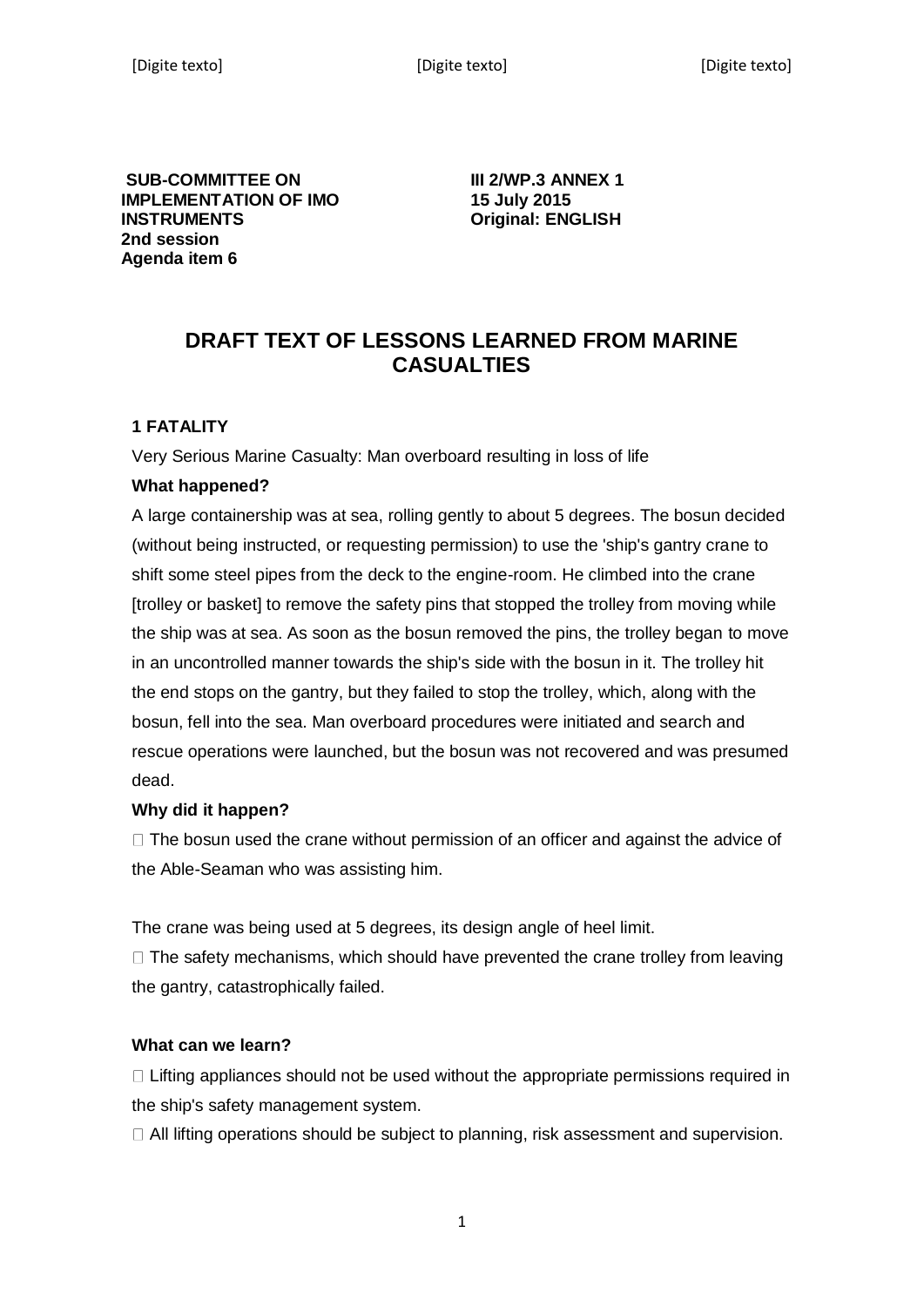$\Box$  Lifting operations when a ship is moving in a seaway should be approached and planned/risk assessed with **extreme caution**.

### **Who may benefit?**

Shipowners, operators and crews.

## **2 FATALITY**

Very Serious Marine Casualty: Fall from height in a ballast water tank

#### **What happened?**

An officer, safety officer and crew member were proceeding to exit a ballast water tank. They had just completed an air quality inspection of the tank prior to its undergoing maintenance. The crew member, who was to be the last person to exit the tank, was about 1 metre from the exit when he lost his grip and fell approximately 10 metres. Although the crew member was treated in the tank, he succumbed to his injuries 2 hours later. It took 4 hours to cut an escape hatch by which the crew member could be recovered from the tank.

### **Why did it happen?**

 $\Box$  The design of the tank's access prevented the immediate removal of the injured crew member from the inside of the tank.

 $\Box$  Fall arrestors, lanyards and safety harnesses were not being used, nor were there any brackets or strong points for securing safety equipment.

 $\Box$  The crew member was carrying a gas detector (which he wore around his neck and which lay on his stomach) and a rope while climbing the ladder. As he tried to untangle the gas detector, he lost his grip and fell.

## **What can we learn?**

 $\Box$  Hazard and rescue assessments should be carried out prior to entering a confined space.

 $\Box$  Safety procedures should be established and followed for use of ladders. These should include keeping hands free at all times and using appropriate means for hoisting and lowering of tools and equipment.

 $\Box$  Tank entrance design should accommodate the possibility of evacuating an injured person.

 $\Box$  The importance of proper safety harness and its use.

## **Who may benefit?**

Shipowners, operators and crews.

## **3 GROUNDING**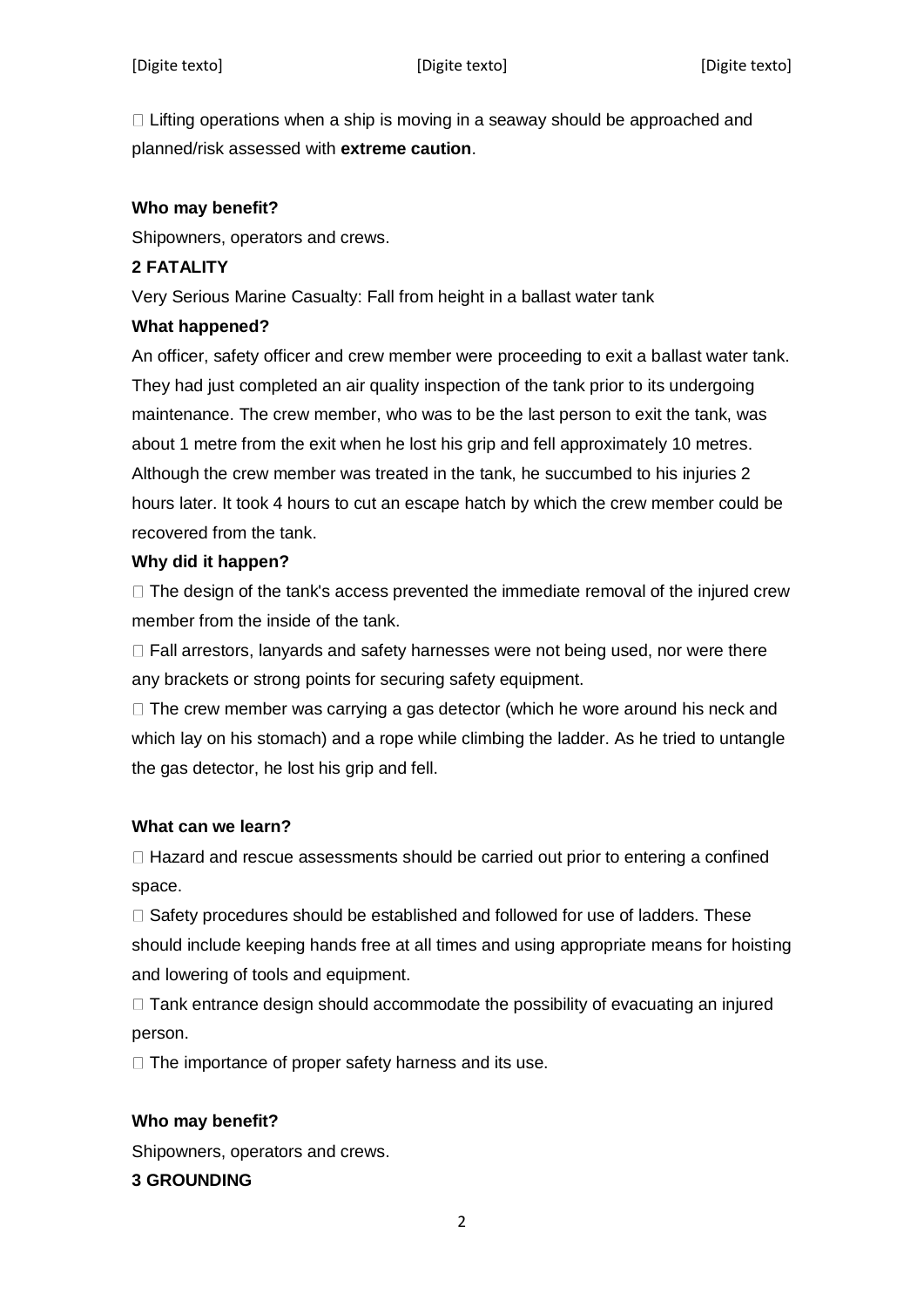Very Serious Marine Casualty: Grounding resulting in loss of life

## **What happened?**

A general cargo ship proceeded to an anchorage to wait for the passing of adverse weather to pass. The following day, the weather conditions worsened and the ship started to drag anchor. Using the main engine, the master weighed anchor, then let go both the port and starboard anchors, but the ship continued to drag anchor towards a breakwater. The ship eventually grounded on the breakwater, damaging its hull. It then flooded, sank by the stern, and ended up on the sea bed with its bow above the water. Eleven of the 19 crew members on board lost their lives.

## **Why did it happen?**

 $\Box$  The ship anchored on a lee shore

 $\Box$  There was no protection from the wind and sea in the anchorage area, and the ship's anchored position was upwind of the breakwater.

 $\Box$  The master considered that letting go both anchors with 8-9 shackles of anchor cable would be sufficient to maintain the ship's position.

 $\Box$  The weather conditions were such that the ship was unable to maintain its position using anchoring equipment.

 $\Box$  There was no consideration of preparing to abandon the ship before it was too late to do so, and the crew were left to defend for themselves.

## **What can we learn?**

 $\Box$  The dangers associated with anchoring on a lee shore where high winds are forecast and the need to be familiar with the ship's anchoring capabilities and limitations.

 $\Box$  Be prepared for the possibility that weather conditions may be worse than forecasted.

 $\Box$  Vessel operators need to plan in advance the taking of other measures, including: engaging the main engine, manoeuvring to reduce the load on the anchoring equipment, weighing anchor and proceeding to sea.

 $\Box$  Ensure that preparations for an abandonment have been taken as early as possible to allow for an orderly evacuation from the ship.

## **Who may benefit?**

Shipowners, operators and crews.

## **4 FATALITY**

Very Serious Marine Casualty: Crew member hit by swinging crane hook

## **What happened?**

A stevedore was using ship's cargo crane and grab to load cargo onto the ship. Upon completion of his daily shift, he left the crane with the grab connected and the boom in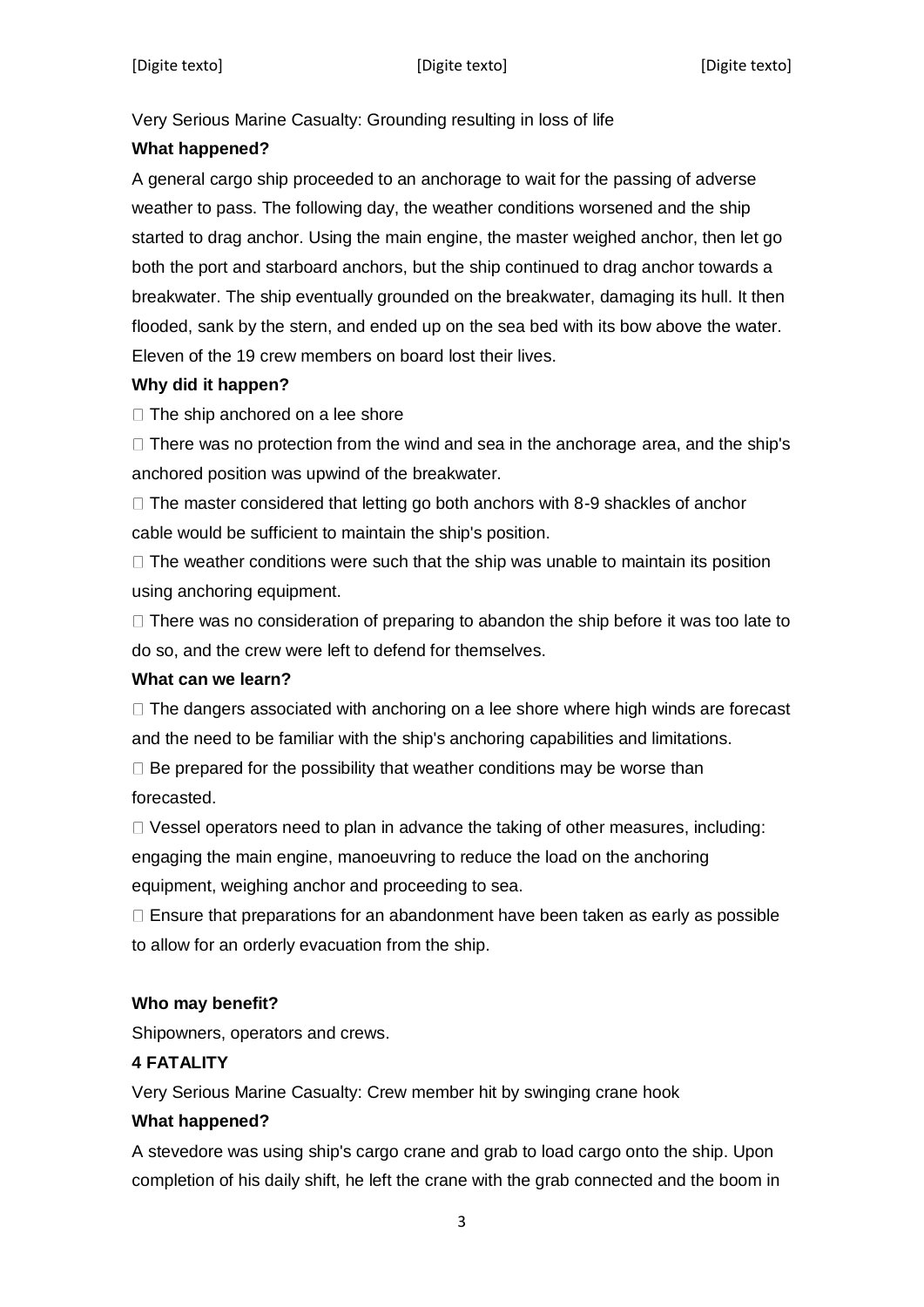the horizontal position, and then disembarked. Later, the chief officer arranged for two crew members to disconnect the grab from the crane to place it in its designated stowage position on the starboard side. While one crew member was on the deck disconnecting the grab from the crane hook, the other crew member was operating the crane from the crane's cabin to facilitate the grab disconnection. During the course of the work, the weather deteriorated and the ship encountered a heavy swell, causing it to roll and pitch. While the hook was being hoisted by the crane, it swung and crashed into the lower half of the operator's cabin. The crew member inside the operator's cabin was badly injured and taken to hospital, where he was declared dead upon arrival.

## **Why did it happen?**

 $\Box$  No risk assessment was conducted before the job was carried out. The crew were not familiar with the crane operating procedures.

 $\square$  Despite receiving a forecast of deteriorating weather, the ship's crew proceeded with the crane operation, ignoring the hazard.

 $\Box$  No precautions were taken to avoid the hook swinging as a result of the ship rolling and pitching in the heavy swell.

 $\Box$  The crane operator's cabin structure failed to provide sufficient protection to the operator inside.

 $\Box$  There were no specific instructions in the safety management system other than that the chief officer was to supervise the work on deck.

## **What can we learn?**

 $\Box$  The importance of the risk assessment prior to work commencing.

 $\Box$  All crane operations should be closely monitored. Crane operations should be allowed during heavy weather.

 $\Box$  Crane operations should be covered in the ship's safety management system.

 $\Box$  Internal audits of all company ships should be carried out to ensure full compliance with the safety management system on the safe operation of cranes.

 $\Box$  Crane operating crew need to be fully briefed and familiar with operating limitations.

 $\Box$  The structure of a crane operator's cabin should be sufficiently reinforced or protected.

## **Who may benefit?**

Ship builders, owners, operators, and crews.

## **5 FATALITY**

Very Serious Marine Casualty: Stevedore struck by falling crane cabin panel.

## **What happened?**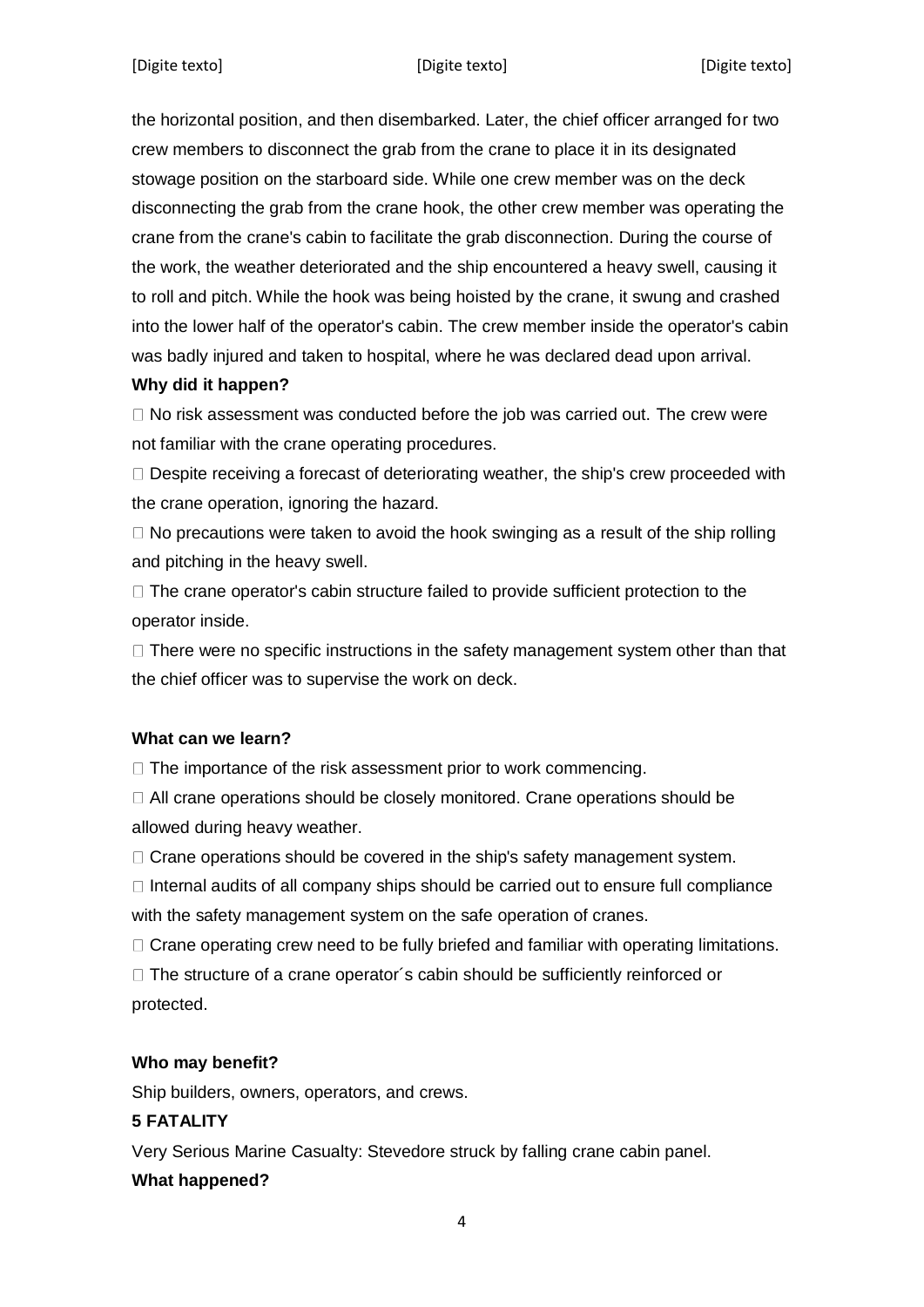Two gangs of stevedores boarded the ship in to load granite blocks. The ship's cranes, operated by the stevedores, were used for lifting the cargo. Stevedores were also deployed to stow the cargo and unhook the cargo sling. While cargo loading was in progress, a crane cabin front view panel detached from its hinges and fell onto a stevedore, who was working in a cargo hold. The ship's emergency team was mustered to render immediate medical aid, and an ambulance was called. The victim was fatally injured and another stevedore in proximity received minor injuries.

### **Why did it happen?**

 $\Box$  The hinges of the panel frame had badly corroded due to a lack of maintenance.

 $\Box$  A telescopic stopper, which had been provided to keep the panel in place at varied open positions, had been removed by the stevedore operating the crane. The stopper was substituted with a wooden plank to create a wider opening of the panel that increased ventilation and allowed a clear view of the cargo hold.

 $\Box$  The stevedoring company did not provide appropriate personal protective equipment for its employees for working in potentially hazardous areas.

 $\Box$  The ship's staff did not ensure that all equipment was in good working order and free of any defects.

 $\Box$  The ship's staff did not provide necessary information and instructions to stevedores about usage of ship's equipment prior to its use.

## **What can we learn?**

 $\Box$  The ship's staff should provide safe ship gear and equipment to stevedores, ensuring that it is in good working order and free of any defects.

 $\Box$  The ship's staff should also provide necessary information and instructions to everyone working on board to ensure their safety while engaged in cargo handling operations. The safe working practices, the potential risks and the necessary safety measures while engaged in cargo handling operations must be provided.

 $\Box$  Due to the intense nature of the work of the crane operator, special care should be taken to ensure adequate ventilation of crane cabins so that the crane operator is able to carry out the work accurately and efficiently in optimum environmental conditions.

 $\Box$  Before putting any cargo gear in use, visual checks should be carried out to determine its serviceability. The manufacturer's pre-start and operation checklist for cargo cranes should be completed prior to cargo operations.

 $\Box$  Risk assessments must be reviewed and explained to all personnel involved in cargo operations. Where appropriate, when an additional risk assessment is necessary, this must be undertaken, documented and retained on record. Assessment must be sufficient and suitable.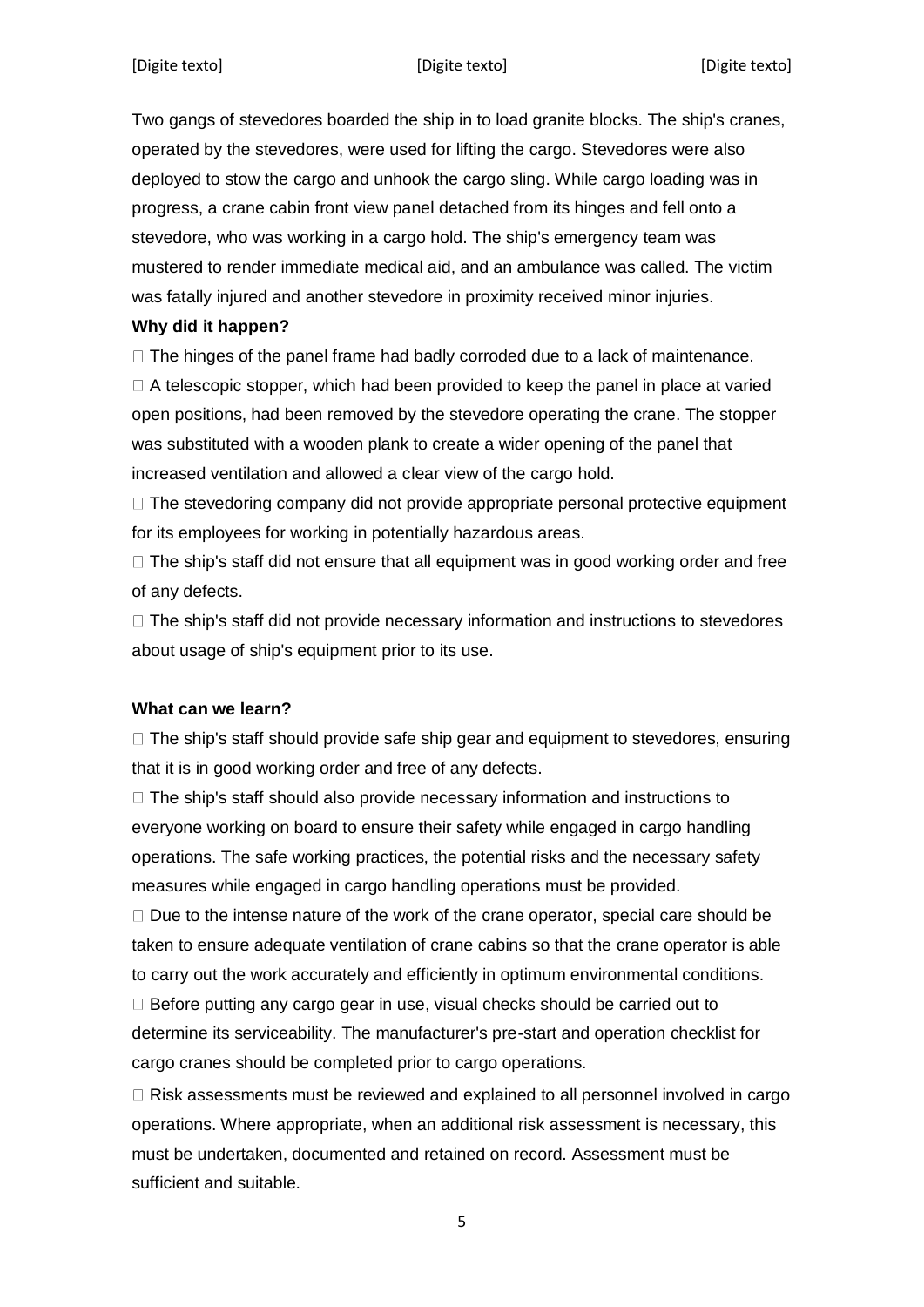$\Box$  The stevedoring company should provide adequate personal protective clothing, such as safety helmet, safety shoes and safety harness, to its employees. Stevedores should undergo periodic training of safe working practices of various cargo operations.

 $\Box$  The stevedore team supervisor should meet with the ship's officer of the watch and obtain the necessary information and instructions to ensure the safety of his stevedores while they work on board the ship.

 $\Box$  The stevedores deployed on board ship must not tamper with cargo crane fittings or remove components. Instead, any malfunction or defects of the ship's cranes or other equipment in use by stevedores should be reported directly to the ship's crew.

#### **Who may benefit?**

Seafarers, shipowners, ship managers and stevedoring companies.

#### **6 EXPLOSION**

Very Serious Marine Casualty: Explosion of observation glass resulting in a fatality

#### **What happened?**

A bulk carrier was 3 months into its maiden voyage. An engineer on board was draining accumulated fluid from the main engine starting air receiver as part of a normal daily routine. The fluid drained into a drainage pot which was fitted with a toughened glass observation panel. The glass shattered and severely injured the engineer, who later died from the injuries sustained.

## **Why did it happen?**

The observation glass and drainage pot were not fit for the purpose for which they were being used. The drainage pot was originally designed as an open-topped container with a drainage line leading to an appropriate bilge. During construction of the ship, at the request of the owner's representative, the drainage observation pot was modified by the shipbuilder to incorporate a toughened glass observation panel, the objective being to allow observation of the drainage without any splash-back. The modification could not withstand any significant build-up of pressure within the pot. The modifications were not submitted for classification society or flag Administration approval.

#### **What can we learn?**

 $\Box$  Compressed air can store a lot of energy, especially at the storage pressure found in main engine starting air receivers (30 bars in this case). It needs to be treated with the utmost respect. Significant back pressure can occur in small bore, lengthy condensate drainage lines, especially if, in the case of effluent from a starting air receiver, the drained fluid contains any emulsified lubricating oil.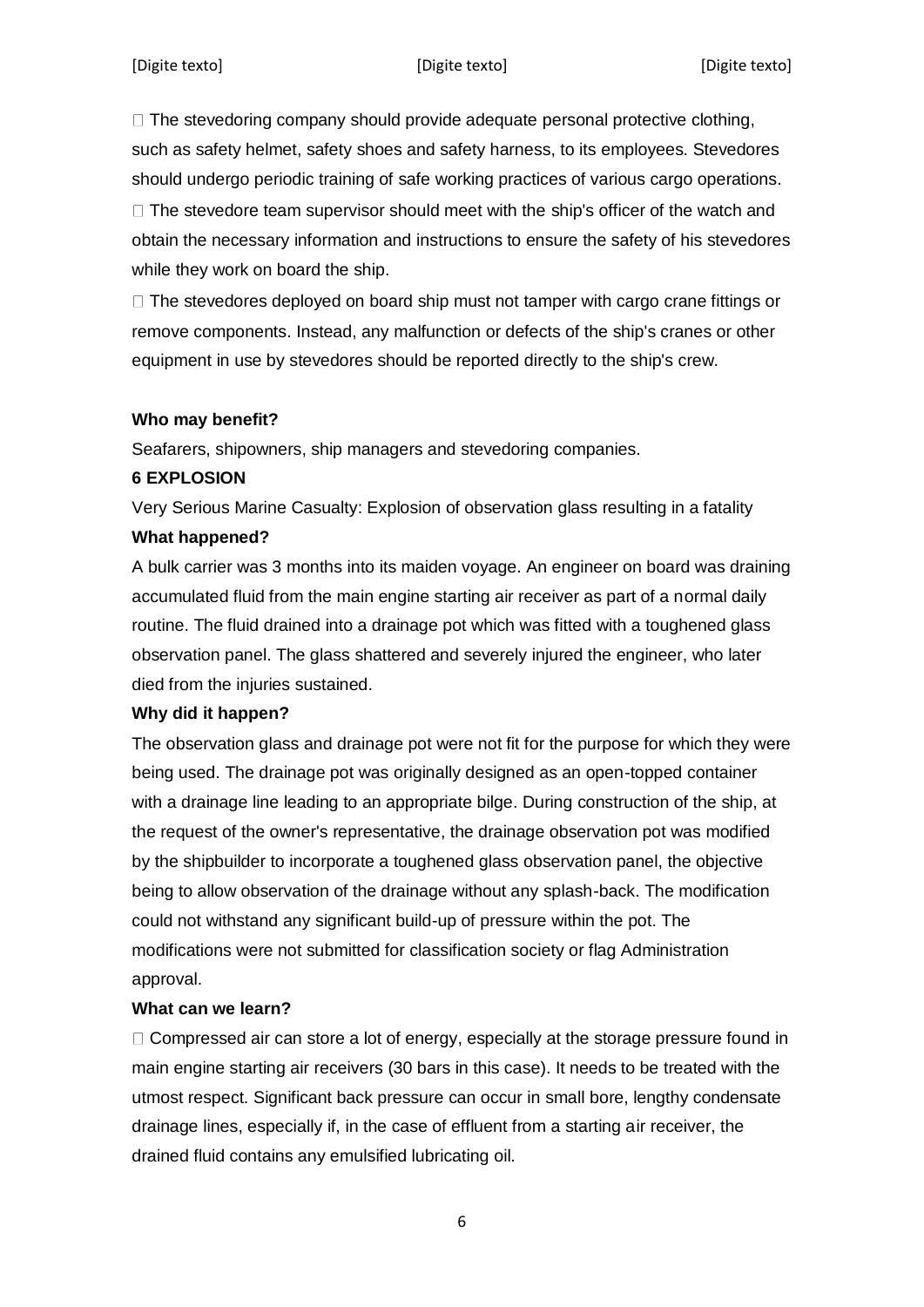$\Box$  When making any design changes, an appropriate engineering analysis needs to be undertaken, especially for any modifications that effectively change an open drainage system into a pressurised closed one. Design validation and appropriate testing need to be undertaken. The classification society and flag Administration should be consulted and, if so directed, drawings submitted for approval.

 $\Box$  During the final stages of a ship's construction, vigilance is needed by all parties concerned to ensure that any deviation from approved arrangements are carefully and appropriately addressed and agreed. Agreed changes should be recorded.

#### **Who may benefit?**

Ship builders, owners, operators, classification society surveyors, and crews.

#### **7 EXPLOSION**

Very Serious Marine Casualty: Explosion in a fuel oil tank resulting in a fatality

#### **What happened?**

A bulk carrier was in port and had taken on bunkers. It was decided to completely drain a fuel oil settling tank because it contained fuel of poor quality. There was about 2.5 tons of heavy fuel oil in the tank. The flash point was said to be 82 degrees C. The tank exploded. Five crew members were injured; one subsequently died. There was significant damage to the engine room and machinery.

#### **Why did it happen?**

 $\Box$  The settling tank had been modified without approval of the flag Administration and Class Society. The original steam heating coils had been taken out of service and replaced with an internal electric heater, located 1.5 metres above the bottom of the tank. A second electric heater was fitted at a later date; this was located 0.7 metre above the tank bottom. These installations were not submitted to the classification society or flag Administration for approval. Both were equipped with automatic temperature control sensors which were located 1 metre above the tank bottom and set to maintain an oil temperature between 45-55 degrees C. However, these needed to be submerged in the fluid to function. No other protective devices were fitted to the heaters to shut off the current in the event that the heater coils were not submerged in oil.

 $\Box$  There was no low-level content alarm fitted to the tank, and the fuel level in the tank dropped below the level of one or both of the electric heaters without the engineers' knowledge. At the time of the explosion there was almost no fuel in the tank but the fuel heaters were still turned on. In such circumstances the temperature of the heater rod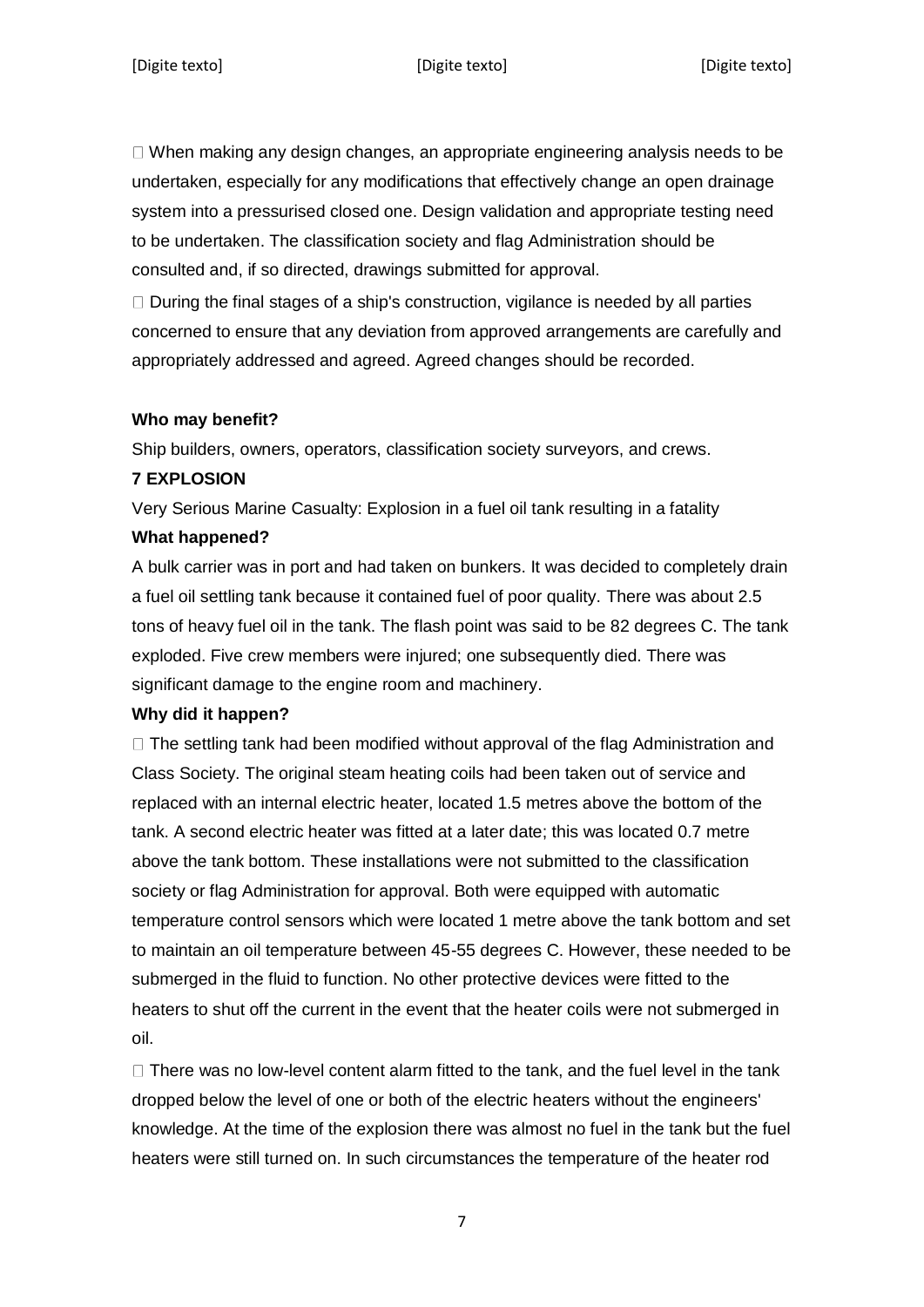surface could rise above the flash point of the fuel/air mixture and even to the point where the heating rod could rupture and cause an arc. The tank contained fuel oil vapour and air drawn down the vent pipe as the fuel was discharged. It was concluded that this mixture was ignited by one of the fuel heater rods.

 $\Box$  There were no instructions on board for the electric fuel heating system and no information had been passed on to successive engineers.

#### **What can we learn?**

A full risk assessment should be made prior to undertaking any modifications to fuel systems. Drawings should be submitted to the classification society for approval. When modifications are made, after any necessary approval, records should be kept on board and any modifications to operating instructions should be incorporated into the ship's safety management system (SMS).

 $\Box$  Consideration should be given within the SMS on how new crew members can be informed of any novel or unusual equipment installed in the ship, especially when it involves high-risk installations such as fuel systems.

 $\Box$  Whenever intending to carry out tasks involving a deviation from established work procedures it is particularly important to do a full risk assessment prior to starting the task; all crew members carrying out the task should be fully briefed.

#### **Who may benefit?**

Shipowners, operators, crews, and surveyors.

#### **8 FIRE**

Very Serious Marine Casualty: Fire during hot work resulting in a fatality

#### **What happened?**

A general cargo ship was loaded with large machinery and metallic construction material. The cargo in the lower hold had been secured with wooden blocking and bracing using ropes, wires and turnbuckles. Securings on hatches and tween deck also included welded items.

At the discharge port, workers from ashore were contracted to cut off the lashings and securings. They were instructed by the ship's officer for the job, but a hot work procedure was not conducted in accordance with the ship's safety management system, and a hot work permit was not issued.

Some hours later, as the work went on, smoke was discovered coming from the hold. Though firefighting efforts were initiated quickly, the fire lasted for many hours and caused much damage. Three shore workers were injured, and another was later found deceased in the hold.

## **Why did it happen?**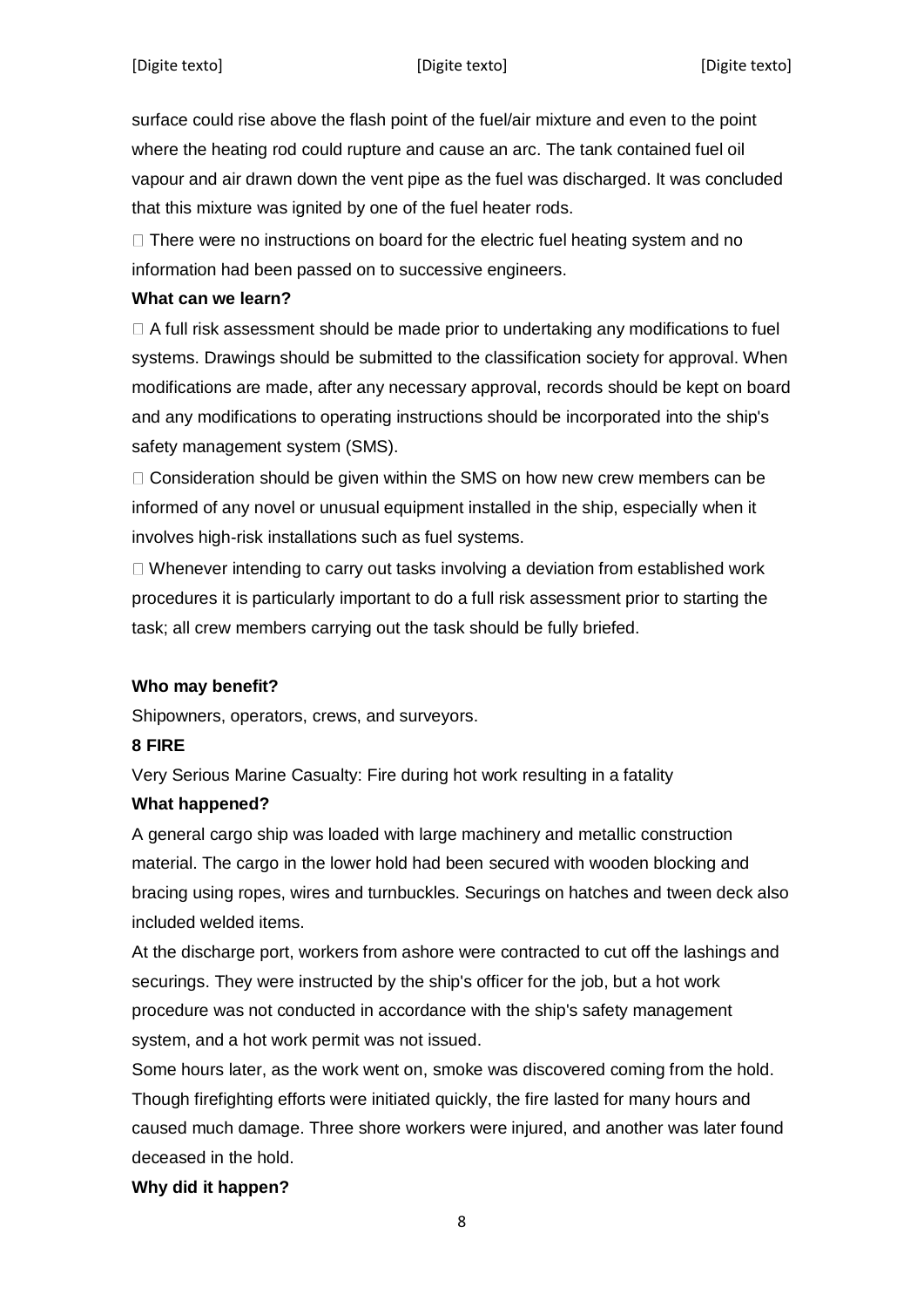$\Box$  The lack of a hot work permit procedure meant that no one had done a proper risk assessment for the work.

 $\Box$  The presence of shore workers may have confused the ship's officers, not realising that it was their responsibility to supervise shore workers as well as crew members.

 $\Box$  There was flammable material in the lower hold.

#### **What can we learn?**

 $\Box$  Ship's officers are responsible not only for supervising crew members, but also for shore workers conducting work onboard the ship. Flammable material should be kept in appropriate compartments. The location and proximity of compartments containing flammable matter to hot work areas should be taken into account when hot work permits are issued.

 $\Box$  Fulfilment of hot work permit procedures should include a safety assessment, making it easier to handle the risks identified.

 $\Box$  A ship's safety management system is not just a paperwork exercise; it is done to ensure the safety of the ship and crew.

### **Who may benefit?**

Shipowners, operators, crews and shore workers.

#### **9 ENGINE FAILURE**

Very Serious Marine Casualty: Engine failure and grounding resulting in ship loss **What happened?** 

Although the chief engineer was concerned about high exhaust gas temperatures, a dry cargo ship departed for a long trans-ocean voyage. After a couple of weeks, the exhaust gas temperature increased and, consequently, the engine speed was reduced. Eventually the engine was stopped for detailed inspection and investigation. This revealed broken rings on almost all of the pistons and also determined that the fuel injectors did not work properly. The ship was adrift for several days while the engine crew worked on the problem. Many attempts were made to start the engine again, but it would not start.

Meanwhile, there was ongoing correspondence between the ship and the management company. After a few days, the master was informed that tug assistance had been ordered. At about the same time, the ship was approaching the shore and could drop anchor. When the tug arrived, the weather had become worse and attempts to connect the towing gear were unsuccessful. The ship started to drag anchor and later grounded. The crew eventually abandoned the ship by helicopter.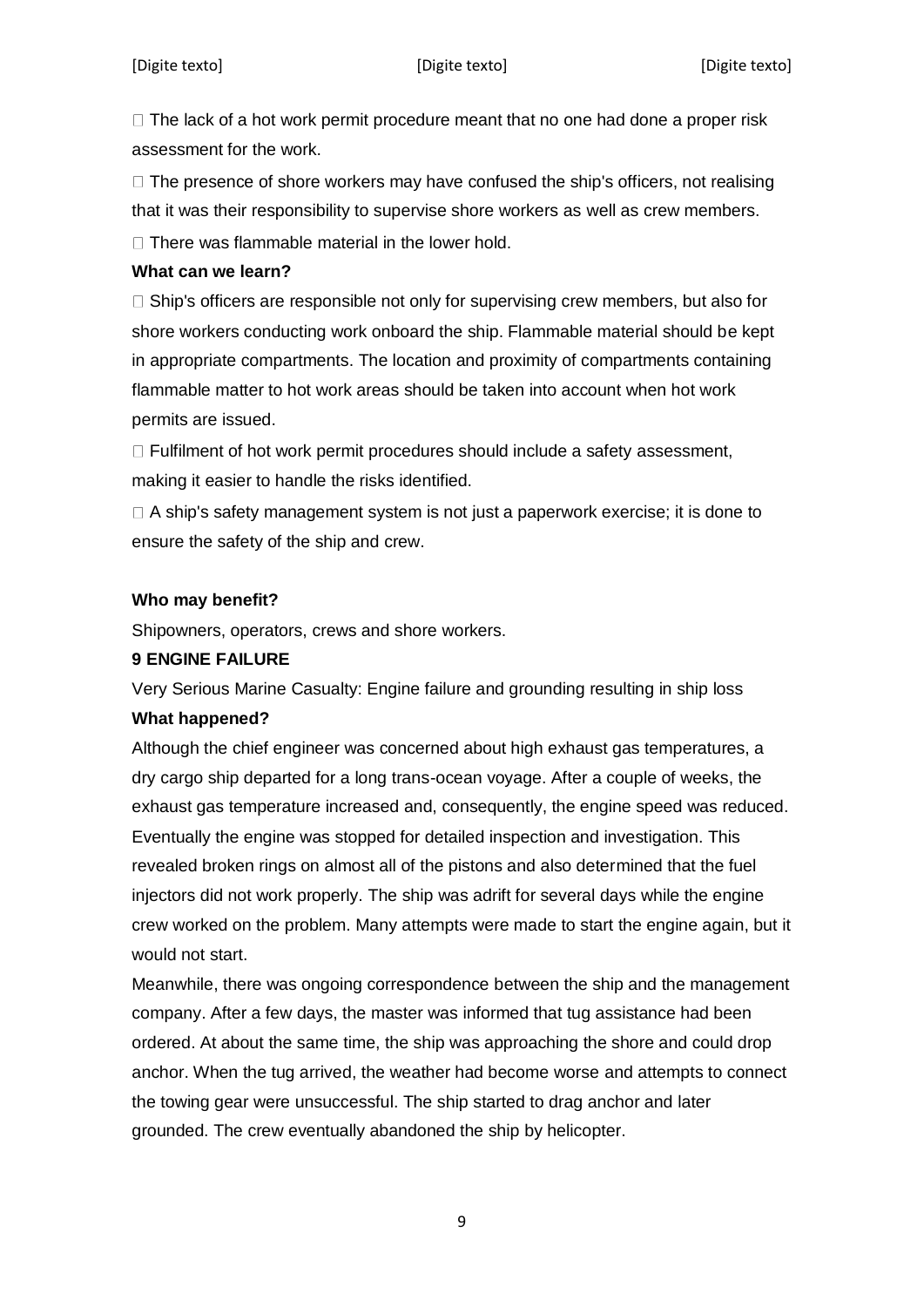Another tug tried to connect to the ship, and succeeded. However, the ship was not allowed to stay within the exclusive economic zone, and finally sank some 100 miles off the coast in a water depth of 1000 metres.

#### **Why did it happen?**

 $\Box$  The investigation did not confirm the exact cause but suggested that the quality of bunkers, together with a permanent shortage of new fuel injectors and other spare parts, had a significant impact.

 $\Box$  The actions of the master were professional and adequate. However, as problems increased, there seems to have been too much time spent on communication with the company and too many parties were involved in decision-making. This caused the master to not fully appreciate the risks of the situation.

 $\Box$  The engine crew had not fully appreciated that the outcome of the situation relied on their completing the work efficiently.

#### **What can we learn?**

 $\Box$  Concerns and suspicions should be taken seriously and investigated satisfactoryily before departing port.

 $\Box$  An adequate stock of spare parts should be kept on board, especially when concerns have been raised.

 $\Box$  Proper equipment and, in this case, proper quality of bunkers are essential for a safe voyage. If money is saved by using lower quality products, actions should be taken in advance to be able to handle problems that may consequently arise.

 $\Box$  Focus should be kept on the important issues. The master, being at the scene, should be given the support necessary to reflect and validate the situation on site frequently. This validation should then guide how the engine crew should plan their job.  $\Box$  The importance of internal crew communications.

#### **Who may benefit?**

Shipowners, operators and crews.

#### **10 GROUNDING**

Very Serious Marine Casualty: Grounding leading to ship loss

#### **What happened?**

A bulk carrier was loading coal. Once loaded, the ship prepared to depart shortly before lunchtime with a pilot and a training pilot on board. All communications between the pilot and tug masters were in their native language. All communications between the crew were in their native language, which differed from that of the pilot and the tug master. The master, who was experienced and had been working on the ship before,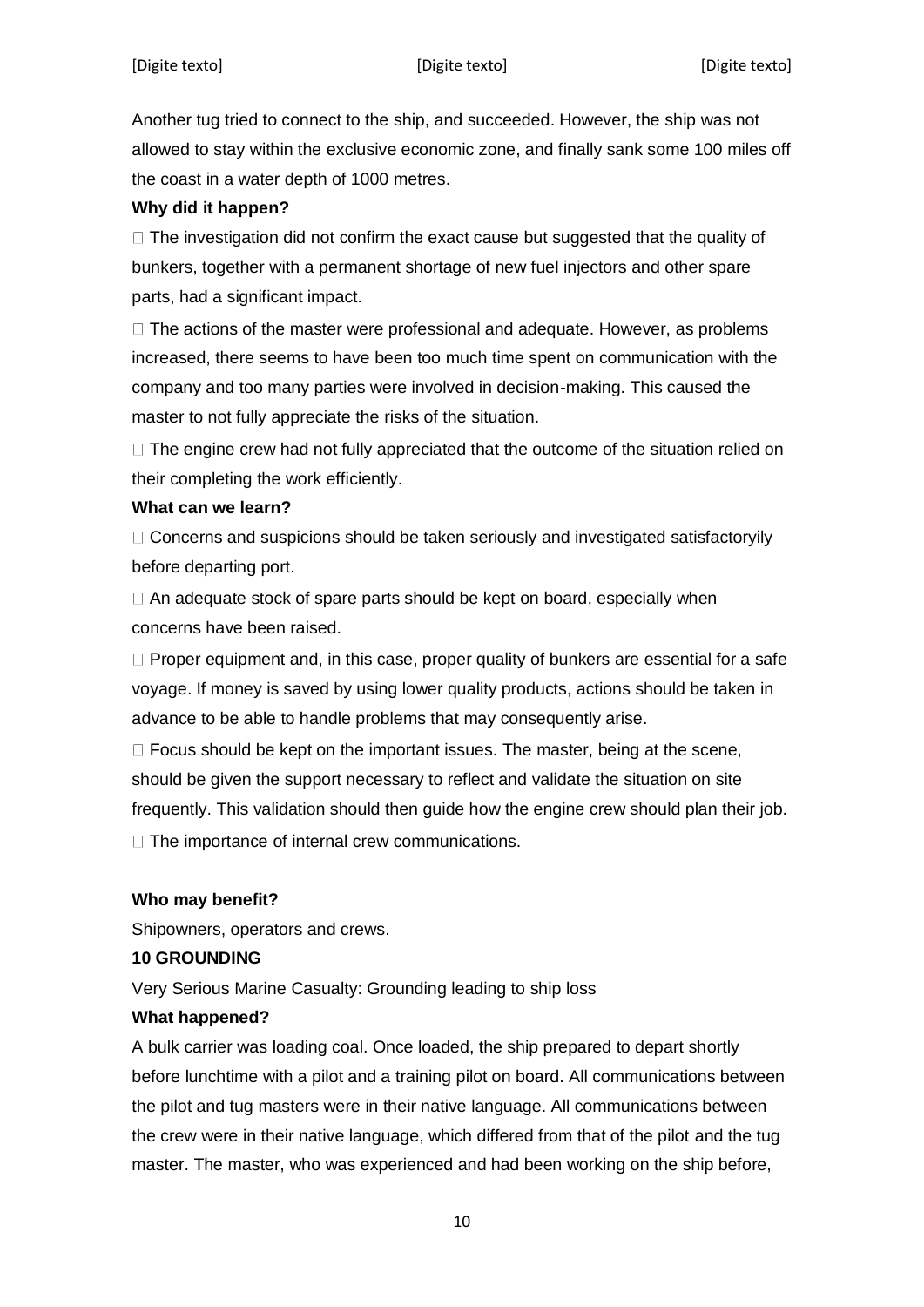had returned from leave the day before. He felt comfortable enough to agree to the pilot disembarking before the ship had passed the breakwaters.

The ship was proceeding at about 8 knots when the engine was put to full ahead. The ship, still being in the channel, started to deviate slightly to starboard. The master ordered hard to port. The ship lost some speed and started to turn to port. The efforts to keep the course in the channel were unsuccessful, and the speed decreased even more. Then banging was heard, the steering alarm sounded and the rudder stopped responding (due to broken steering gear).

The ship had stranded on a sandbank at the side of the channel just outside the breakwaters, and cracks in the hull were soon discovered. The ship then broke in two. Fuel oil was removed and the ship was eventually sunk offshore.

### **Why did it happen?**

 $\Box$  When planning the voyage, the increased draught due to the ship's movements caused by the swell, was not taken into account.

 $\Box$  The ability to manoeuvre a ship is considerably reduced when under-keel clearance is below half the ship's draught. Bank interaction also negatively affects a ship's manoeuvrability.

 $\Box$  The actions of the master, such as his request for full speed and full rudder angle, increased the loss of control of the ship, since the ship was moving in a narrow channel with little clearance underneath and at the sides.

 $\Box$  The pilot disembarked the ship before the ship left the channel increases risk..

## **What can we learn?**

 $\Box$  Allowing the pilot to leave before the ship has reached the pilot station may impact on navigational safety.

 $\Box$  Masters and officers of the watch should be aware of the impact of bank interaction and squat l when increasing speed and manoeuvring in shallow and/or confined water.  $\Box$  Dealing with several nationalities may be difficult. A working language, understood by the master, pilot and bridge team should be agreed prior to pilotage. If necessary, the IMO Standard Maritime Communications Phrases should be used..

## **Who may benefit?**

Shipowners, operators, crews and pilots.

#### **11 EXPLOSION**

Very Serious Marine Casualty: Explosion in cargo area resulting in loss of life **What happened?**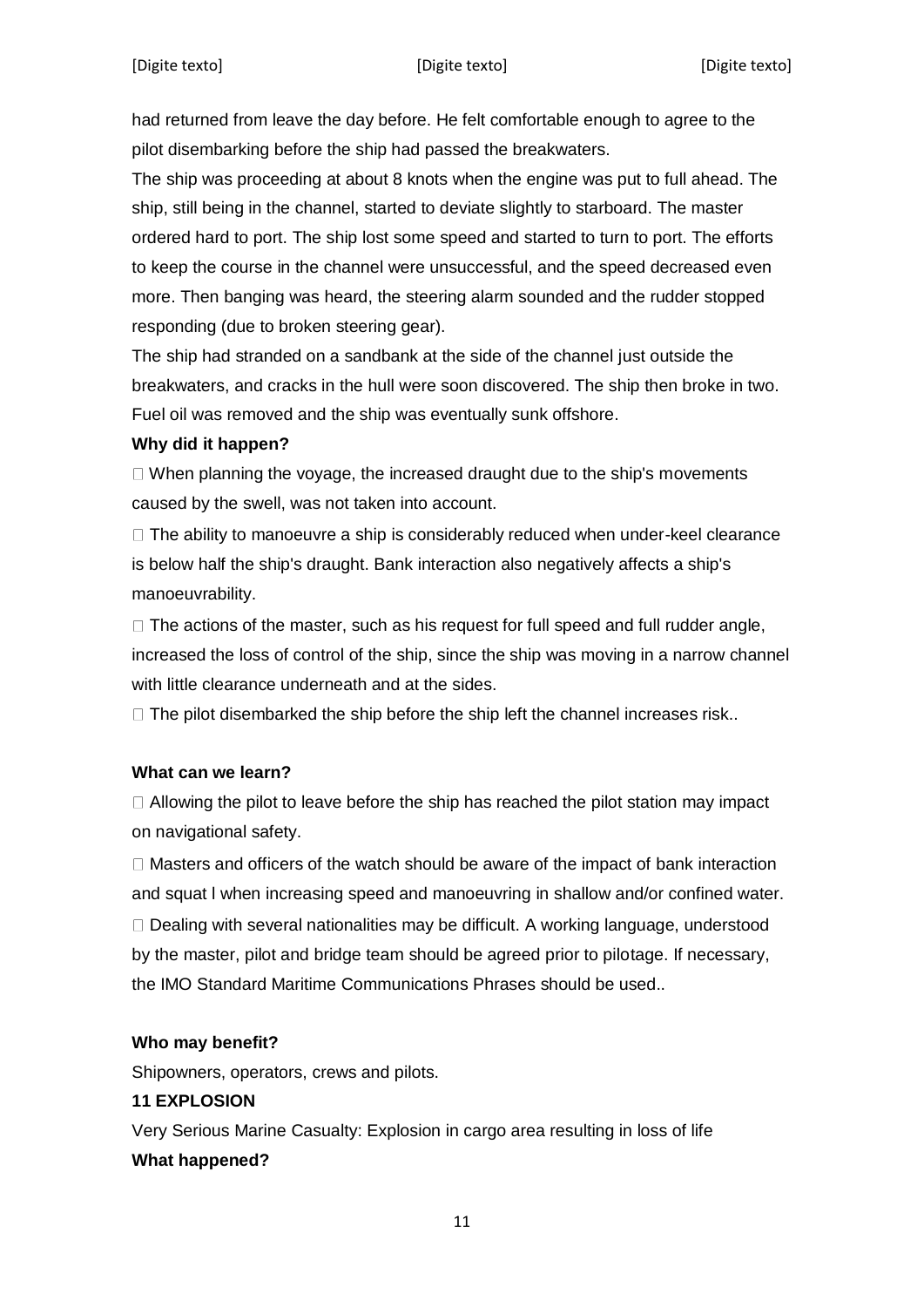A 38,000 dwt product oil/chemical tanker was loading methanol. On completing first foot loading in all scheduled tanks, full loading commenced into 1P, 2P & S, and 6P & S tanks. When the quantity loaded into 6P & S tanks had reached 800 tons in each tank, loading was switched from 6P & S to 5P & S tanks, in line with the loading plan. At 0230 and about 30 minutes after this loading switch took place, an AB on deck reported a fire at the1P tank P/V valve. The ship contacted the terminal and the loading was stopped. The delivery valves closed on 1P and 2P & S tanks within 7 minutes of the fire being reported. Shortly afterwards, there was an explosion in tanks 1P and 2P & S followed by explosions in tanks 5P & S and 6P & S. Five crew members lost their lives and the ship became a constructive total loss (CTL).

### **Why did it happen?**

 $\Box$  CCTV footage showed that a lightning strike caused a fire at the 1P and 2 P & S tank P/V valves. The International Safety Guide for Oil Tankers and Terminals (ISGOTT) 5th Edition Para 26.1.3 – Electrical Storms advises "*When an electrical storm is anticipated in the vicinity of a tanker or terminal the following operations must be stopped, whether or not the ship's cargo tanks are inerted: handling of volatile petroleum, handling of non-volatile petroleum in tanks not free of hydrocarbon vapour.*" Similar – but not identical – advice can be found in the ICS Tanker Safety Guide (Chemicals). Although the ship's SMS reminded officers to monitor the weather conditions and stop the operation in the event of an electrical storm, this storm took the ship's crew by surprise. The P/V valves and associated flame arresters did not prevent the passage of flame into the tank (Note MSC/Circ.677 Revised Standards for the Design, Testing and Location of Devices to Prevent the Passage of Flame into Cargo Tanks in Tankers para 1.2.7 states "*These Standards do not include consideration of sources of ignition such as lightning discharges…All cargo handling, tank cleaning and ballasting operations should be suspended on the approach of an electrical storm.*").  $\Box$  The cargo tanks were neither inerted nor purged with nitrogen prior to loading as neither the ship nor the loading berth had nitrogen-inerting capabilities.

 $\Box$  Closed-loop loading of methanol was not adopted at the terminal. Loading in this manner would have resulted in methanol vapours being returned to the terminal, rather than being vented through the P/V valves.

 $\Box$  While there can be no certainty that either inerting prior to loading or closed-loop loading with vapour return to the terminal would have prevented fire in the event of a sudden electrical storm hitting the ship, they may well have limited the consequences.